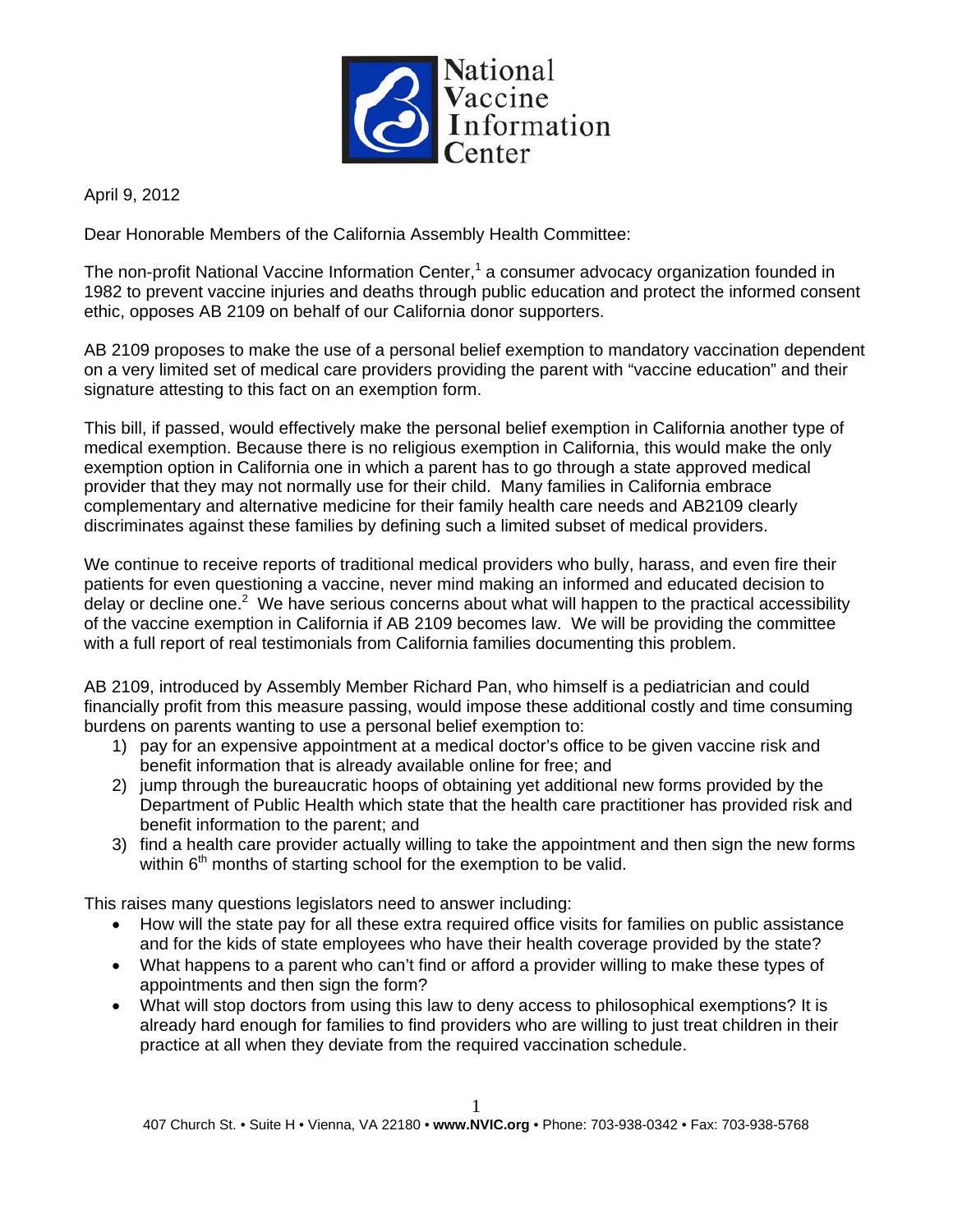California is one of 18 states in the U.S. that allows a philosophical, personal or conscientious belief exemption to vaccination. States that currently have a philosophical/conscientious belief exemption are: AR, AZ, CA, CO, ID, LA, ME, MI, MN, ND, NM, OH, OK, TX, UT, WA, WI, and VT. These states comprise almost half of our country's population, and there is no health crisis in California or any state to necessitate this bill.

It appears that one of the primary motivations of this bill is to force families who rely on complementary and alternative medicine to have to pay and engage with medical providers that are philosophically opposed to their vaccination beliefs and that they would not otherwise pay to provide health care to their families. With the already jam packed vaccine schedule of 49 doses of 14 vaccines before the age of  $6<sup>3</sup>$ , and dozens of new vaccines aimed at children in vaccine trials, parents want and need options and shouldn't be forced to have to go to a medical provider who bases their practice on the reliance of pharmaceutical products to exercise these options.

What legislators may also want to consider is the strength of the convictions of the families currently utilizing this exemption. Making the exemption almost impossible to obtain for some families won't change the vaccination status of the child, but it could hurt schools. Parents making these decisions feel strongly about them and often assert they would just pull their children out of school and home school or move rather than get vaccinated with the vaccines they are declining or delaying. If that occurs, California schools would be losing some of its healthiest and brightest students and suffer significant funding shortages caused by their absence.

Schools already got a glimpse into this last year with the additional pertussis vaccine mandate for  $7<sup>th</sup>$ grade students. Capitol Weekly reported in an article entitled "Schools lose money in wake of pertussis vaccine problems" that "cash-strapped school districts may not have any recourse but to absorb what could add up to millions in lost revenue caused by the absence of thousands of students who were sent home from school last week for not having proper vaccinations."<sup>4</sup> Making the exemption dependent on a medical provider would put up a significant enough barrier to produce a similar effect making currently complying families out of compliance with their outdated exemption.

Please consider the following points in opposition to AB 2109:

- Forcing parents into a paid contractual relationship with a health care provider they wouldn't otherwise utilize for their children's health care is not only a violation of basic parental rights, it creates distrust and resentment towards public health programs run by the state.
- Especially in California, many families utilize health care providers not reliant on pharmaceutical drugs and vaccines, and only practitioners part of the pharmaceutical paradigm of medicine are allowed to provide the information and sign the form under this bill.
- AB 2109 discriminates against families utilizing complementary and alternative medicine by forcing them into paying money to a medical practitioner they wouldn't otherwise use who is already philosophically opposed to the parent's personal and religious convictions regarding vaccination.
- Parents who utilize vaccine exemptions are typically more educated regarding the risks and benefits of vaccination than both the parents who choose vaccination and aren't required by this bill to receive this information and the health care providers who would be required to sign the exemption in order for it to be valid.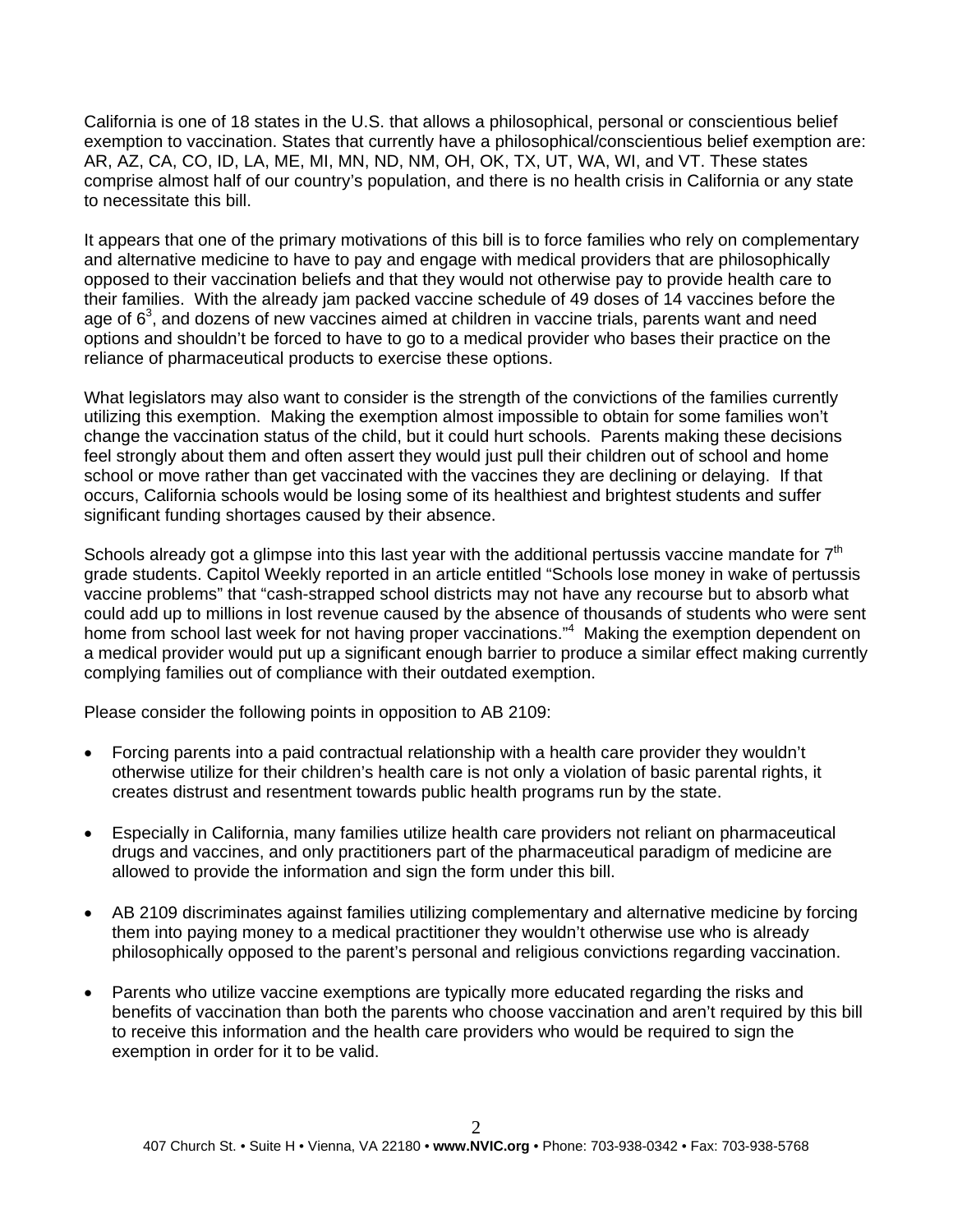- Many doctors' offices throw families out of their practice for delaying or declining a vaccine. There is nothing in this bill to prevent a doctor's office from refusing to take these appointments to begin with or for refusing to sign the form once a family pays for a visit. These real obstacles will restrict or deny access to the personal beliefs exemption for some families currently using it.
- The state is not in the financial position to pay for all these extra required office visits within 6 months of school starting for families on public assistance and for the kids of state employees who have their health coverage provided by the state and who want to delay or a decline one or more vaccines.
- The information required to be given to parents by this bill is already available to parents online for free to anyone who wants it and coercive measures like this bill do nothing but create and further distrust and resentment towards public health programs run by the state.
- Most vaccination rates in CA for children 19 to 35 months old for individual vaccines are at or above the CDC Healthy People 2020 goal of 90%.<sup>5</sup> There is NO current crisis that would indicate that CA needs to make it more difficult to obtain exemptions from vaccination.
- Vaccination rates for children entering kindergarten in California have increased from 2010 to 2011 and are at or above the CDC Healthy People 2020 goals of 90%, except for one category, which is at 89.4%. $^{6}$
- Bill Sponsor Assembly Member Dr. Richard Pan, claims in a press release that his bill will help prevent outbreaks of pertussis.<sup>7</sup> It is important for legislators to understand that the pertussis outbreaks in CA are due to waning immunity of the vaccine, and not because of families using the exemption. Here are some references to back this point:
	- o "The rise in pertussis doesn't seem to be related to parents' refusing to have their children vaccinated for fear of potential side effects. In California, pertussis rates are about the same in counties with high childhood vaccination rates and low ones. And the C.D.C. reports that pertussis immunization rates have been stable or increasing since 1992."8
	- $\circ$  Children can be susceptible to pertussis even if they are completely vaccinated. <sup>9</sup> The acellular pertussis vaccine's failure to deliver durable infection protection to children aged 7- 10 years led to the 2010 California pertussis epidemic.<sup>10</sup>
	- $\circ$  The pertussis vaccine has been found to wane after only 3 years, leaving a much larger population of fully vaccinated children susceptible to pertusssis than unvaccinated children. KPBS and the Watchdog Institute performed a joint investigation into the recent increasing pertussis rates in California and found the majority of cases of pertussis were occurring in fully vaccinated populations of children in the 8-12 year old age group. They went on to show that the vaccine wanes after only 3 years.<sup>11</sup>
- Bill supporters claim that vaccines are safe. The reality is there is real risk. The Vaccine Injury Compensation Program was established by Congress in 1986 to protect vaccine manufacturers and doctors from liability for vaccine injuries and death. As of Jan. 3, 2012, there have been 14,073 claims filed for vaccine injury and 1077 death claims. The total dollar amount of vaccine injury and death awards granted and paid to families of vaccine victims by our government is \$2,366,649,931.96.<sup>12</sup>